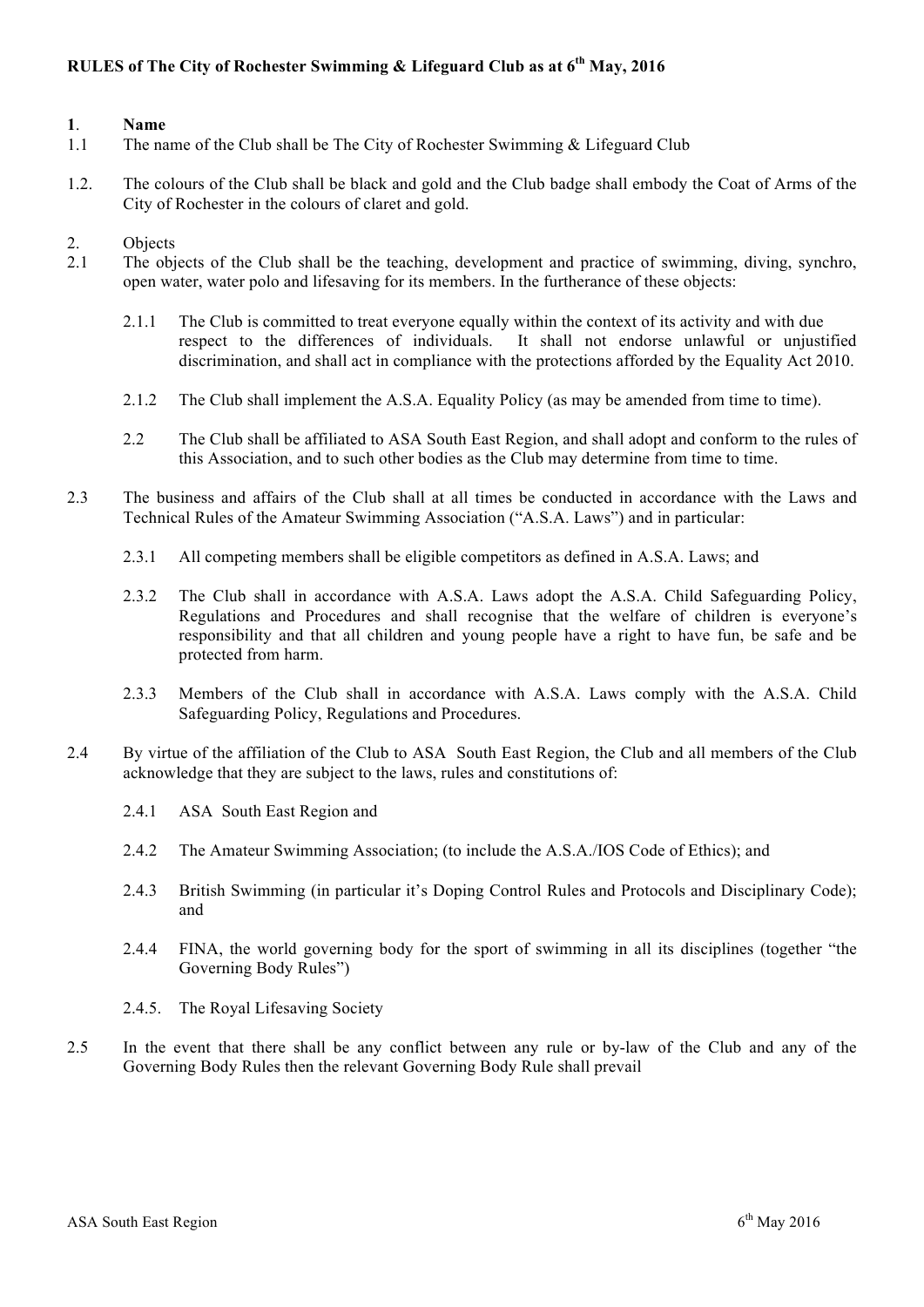## **3 Membership**

- 3.1 The total membership of the Club shall not normally be limited. If however the Committee considers that there is a good reason to impose any limit from time to time then the Committee shall put forward appropriate proposals for consideration at a General Meeting of the Club. The members shall have the right to impose (and remove) from time to time any limits on total membership (or any category of membership) of the Club.
- 3.2 All persons who assist in any way with the club's activities shall become members of the club and hence of the A.S.A. and the relevant A.S.A. membership fee shall be paid. Assisting with the club's activities shall include, but not be restricted to, administrators, associate members, voluntary instructors, teachers and coaches, Committee members, helpers, Honorary members, life members, officers, patrons, Presidents, technical and non-technical officials, temporary members, Vice Presidents and verifiers or tutors of the A.S.A's educational certificates.
	- Paid instructors, teachers and coaches who are not members of the club must be members of a body which accepts that its members are bound by the A.S.A.'s Code of Ethics, the Laws relating to Child Protection and those parts of the Judicial Laws, Judicial Rules and procedures necessary for their implementation and whilst engaged in activities under the jurisdiction of the A.S.A. shall be subject to all the constraints and privileges of the Judicial Laws and Rules.
- 3.4 Any person who wishes to become a member of the Club must submit a signed application to the Secretary (and in the case of a junior swimmer the application must be signed by the swimmer's parent or guardian). Election to membership shall be determined by the Membership Officer, but other person(s) authorised by the Committee may make recommendation as to the applicants' acceptability.

 The Membership Officer shall be required to give reasons for the refusal of any application for membership. Any person refused membership may seek a review of this decision before a review panel appointed by the Committee ("Review Panel") comprised of not less than three members (who may or may not be members of the Committee). The panel shall, wherever practicable include one independent member nominated by the ASA South East Region. The person refused membership shall be entitled to make representations to the Review Panel. The procedures for review shall be at the discretion of the Review Panel whose decision shall be final and binding.

- 3.5. In its consideration of applications for membership, the Club shall not act in a discriminatory manner and in particular, shall adhere to the Equality Act 2010 (as may be amended). Accordingly, the Club shall not refuse membership on the basis of the Protected Characteristic within the Act, such as disability, gender or gender identity, pregnancy, race, religion or belief, or sexual orientation. Neither may refusal be made on the grounds of political persuasion.
- 3.6. The Club may refuse membership only for good and sufficient cause, such as conduct or character likely to bring the Club or the sport into disrepute, or, in the case of a swimmer, being unable to achieve the entry standards as laid down and provided by the Club to the applicant for membership.

# **4 Subscription and Other Fees**

- 4.1 The annual member's subscription and coaching and squad fees (as applicable) shall be determined from time to time by the Committee and the Committee shall in so doing make special provision for different classes of membership as it shall determine.
- 4.2 The annual subscription and entrance fee (if any) shall be due on joining the Club and thereafter on the  $1<sup>st</sup>$ day of January each year.
- 4.3.1 Any member whose subscription is unpaid by the date falling 30 days after the due date for payment may be suspended by the Committee from some or all Club activities from a date to be determined by the Committee and until such payment is made

3.3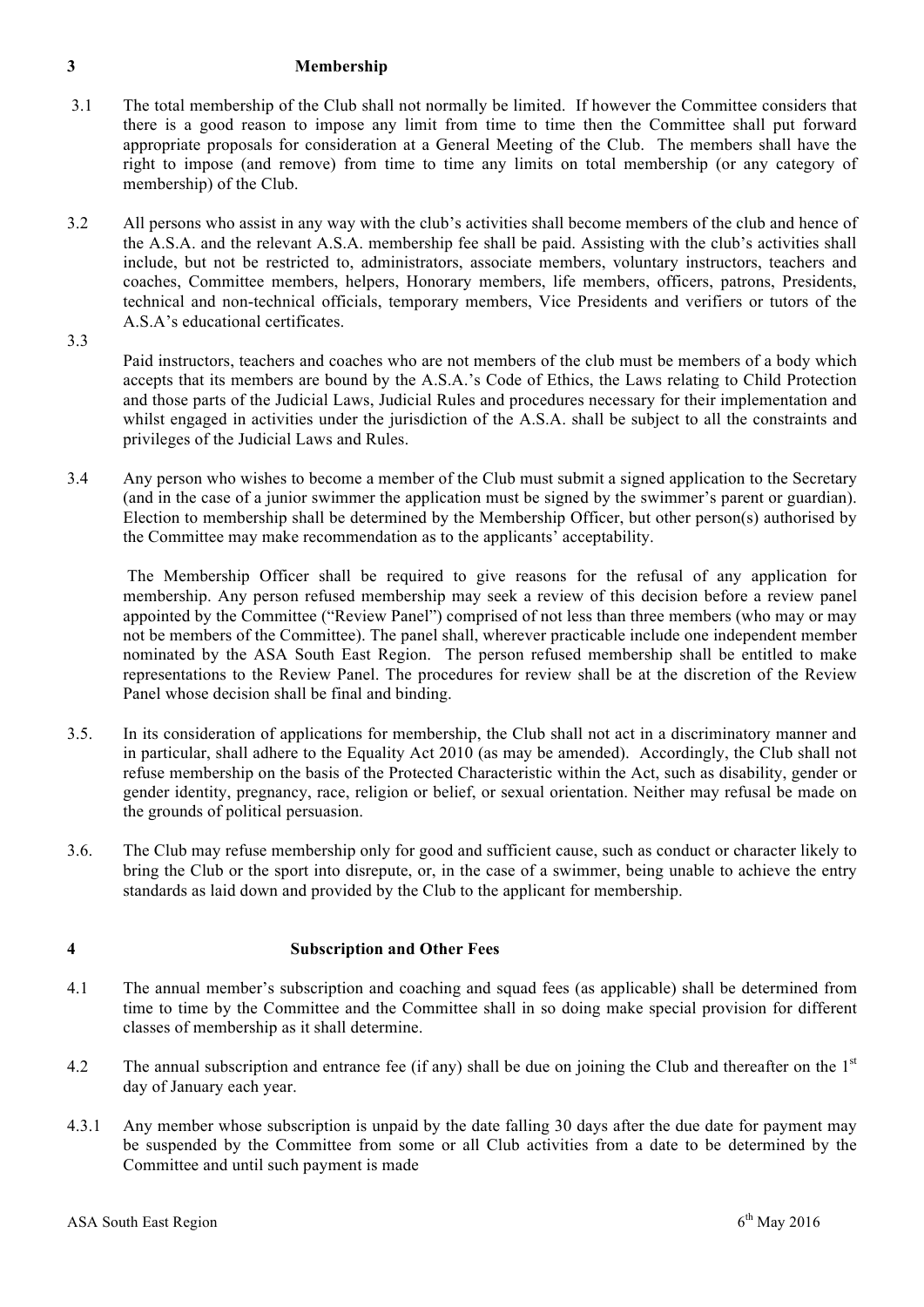- 4.4 The Committee shall, from time to time, have the power to determine the annual membership subscription and other fees. This shall include the power to make such increase in the subscription as shall, where the Club pays the individual A.S.A. Membership Fees to the A.S.A. on behalf of members, be consequential upon an increase in individual A.S.A. membership fees. Any increase in subscriptions shall be advised to the members in writing with the reasons for any increase to be reported to the members at the next Annual General Meeting.
- 4.5 The Executive Officers (or the Committee) shall have the power in special circumstances to remit the whole or part of the fees, including the A.S.A membership fees, to address issues of social inclusion.

## **5 Resignation**

- 5.1 A member wishing to resign membership of the Club must give to the Secretary written notice of his resignation. A member's resignation shall only take effect when this (Rule 5.1) has been complied with.
- 5.2 The member who resigns from the Club in accordance with Rule 5.1. above shall not be entitled to have any part or the annual membership fee or any other fees returned.
- 5.3 Notwithstanding the provisions of Rule 5.1 above a member whose subscription is more than two months in arrear shall be deemed to have resigned. Where the membership of a member shall be terminated in this way he shall be informed in writing that he is no longer a member by notice handed to him or sent by post to his last known address.
- 5.4. The A.S.A. Membership Department shall be informed should a member resign when still owing money or goods to the Club.

**6 Expulsion and other Disciplinary action**

- 6.1 The Committee shall have power to expel a member when, in its opinion, it would not be in the interests of the Club for him to remain a member. The Club in exercising this power shall comply with the provisions of Rules 6.3 and 6.4 below
- 6.2 Upon expulsion the former member shall not be entitled to have any part of the annual membership fee to be refunded and must return any Club or external body's trophy or trophies held forthwith. Clubs in exercising this power are required to comply with the provision of Rules 6.3 and 6.4. below.
- 6.3. The Club shall comply with the relevant Judicial Regulations for handling internal Club Disputes ("the Rules") as the same may be revised from time to time. (A copy of the current Rules may be obtained from the website at http/www.swimming.org/asa/about-us/asa-handbook-2013-and-extracts-of-laws/ or from the A.S.A. Department of Legal Affairs).
- 6.4 A member may not be expelled or (subject to Rule 6.5 below) be made the subject of any other penalty unless the panel hearing the complaint shall unanimously vote in favour of the expulsion of (or other penalty imposed upon) the member.
- 6.5 The Officers of the Club (or any person to whom the Committee shall delegate this power) may temporarily suspend or exclude a member from particular training sessions and/or wider club activities, when in their opinion, such action is in the interests of the Club. Where such action is taken the complaint will thereafter be dealt with in accordance with the appropriate Judicial Regulations..

# **7 Committee**

7.1 The Committee shall consist of the President, Chairman, Secretary, Treasurer (together "the Executive Officers of the Club") and Vice Chairman, Assistant Honorary Secretary, Membership Honorary Secretary, Gala Honorary Secretary, Trophy Honorary Secretary, Public Relations Honorary Secretary, Fund Raising Honorary Secretary, Lifesaving Honorary Secretary, Swimming Captain and Lifeguard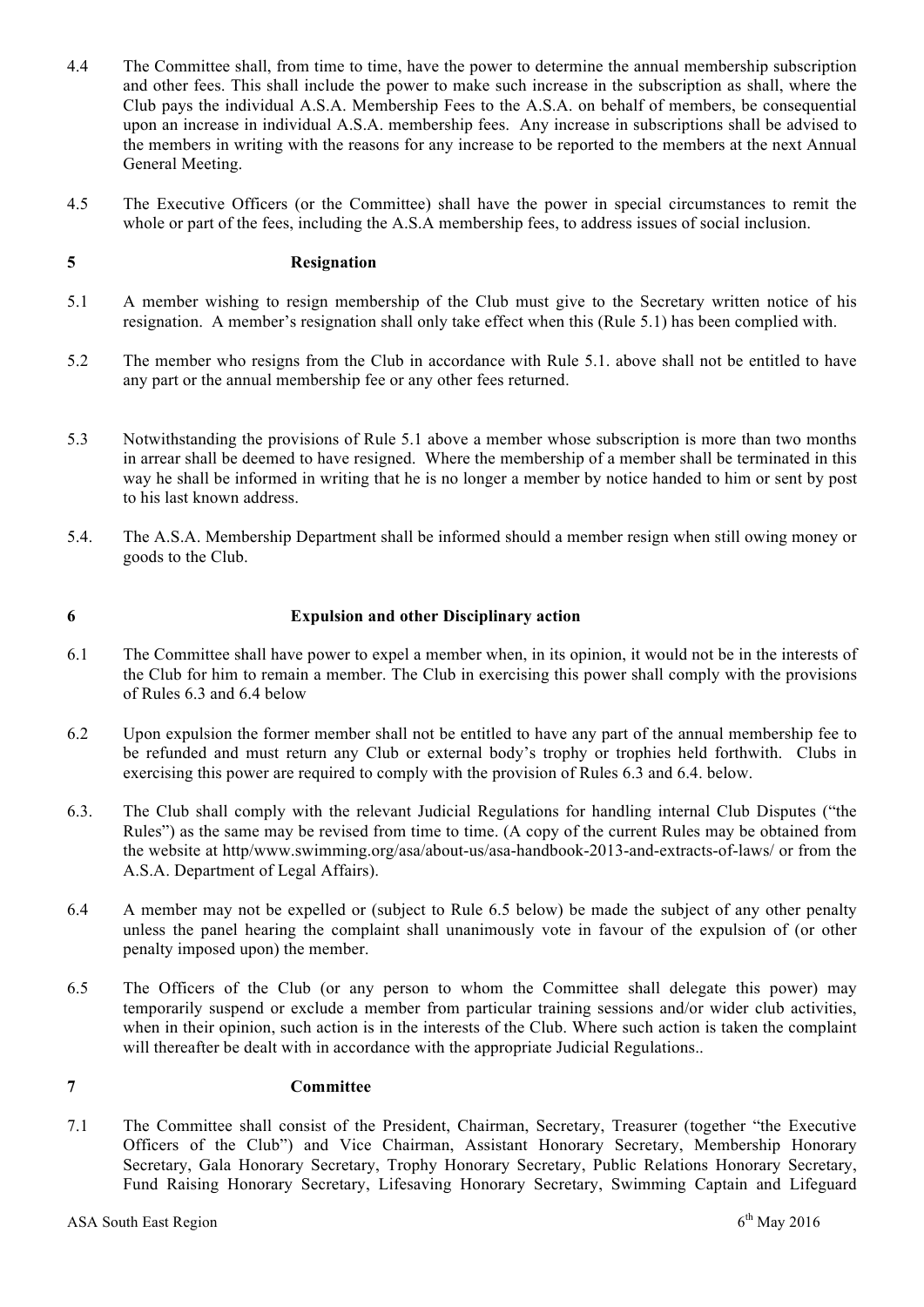Captain (together the Officers of the Club) and five elected members all of whom must be members of the Club. All Committee members must be not less than 18 years of age though the Committee may allow younger member(s) to attend their meetings without power to vote.

- 7.2. The Committee shall appoint a member of the Club as Welfare Officer, who must be not less than 18 years of age, who should have an appropriate background and who is required to undertake appropriate training in accordance with the A.S.A. Child Safeguarding courses. The Welfare Officer will have a right to attend Committee meetings without a power to vote.
- 7.3 The Committee members shall be proposed, seconded and elected by ballot at the Annual General Meeting each year and shall remain in office until their successors are elected at the next Annual General Meeting. Any vacancy occurring by resignation or otherwise may be filled by the Committee. Retiring members of the Committee shall be eligible for re-election. (See also 8.1)
- 7.4 Committee meetings shall be held not less than quarterly (save where the Committee itself shall by a simple majority resolve not to meet), and the quorum of that meeting shall be such number as shall represent not less than a simple majority of the Committee members (to include not less than one Executive Officer). The Chairman and the Secretary shall have discretion to call further meetings of the Committee if they consider it to be in the interests of the Club. The Secretary shall give all the members of the Committee not less than two days oral or written notice of a meeting. Decisions of the Committee shall be made by a simple majority (and in the event of equality of votes the Chairman (or the acting Chairman of that meeting) shall have a casting or additional vote.) The Secretary, or in his absence a member of the Committee, shall take minutes.
- 7.5 In the event that a quorum is not present within thirty minutes of the published start time, a meeting shall stand adjourned to the time and date falling seven days after the date of the meeting, or such other date and time as may be determined by the Chairman. If a quorum is not present at the adjourned meeting then those Committee members attending may act for the purpose of calling a Special General Meeting of the members, to which the provisions as to minimum notice contained in Rule 11.1 shall not apply
- 7.6 In addition to the members so elected the Committee may co-opt up to 4 further members of the Club who shall serve until the next Annual General Meeting. Co-opted members shall be entitled to vote at the meetings of the Committee and shall not be counted in establishing whether a quorum is present.
- 7.7 The Committee may from time to time appoint from among their number such sub-committees as they may consider necessary (and to remove (in whole or in part) or vary the terms of reference of such subcommittees) and may delegate to them such of the powers and duties of the Committee as the Committee may determine. All sub-committees shall periodically report their proceedings to the Committee and shall conduct their business in accordance with the directions of the Committee.
- 7.8 The Committee shall be responsible for the management of the Club and shall have the sole right of appointing and determining the terms and conditions of service of employees of the Club. The Committee shall have power to enter into contracts for the purposes of the Club on behalf of all the members of the Club. The Committee shall be responsible for ensuring that the Accounts of the Club for each financial year be examined by an independent examiner to be appointed by the members in General Meeting. The Committee shall also have power to make regulations and to settle disputed points not otherwise provided for in this Constitution.
- 7.9 The members of the Committee shall be entitled to an indemnity out of the assets of the Club for all expenses and other liabilities properly incurred by them in the management of the affairs of the Club.
- 7.10 The Committee shall maintain an Accident Book in which all accidents to club members at swimming related activities shall be recorded. Details of such accidents shall be reported to the A.S.A. Office. The Club shall make an annual return to the A.S.A. in the prescribed form
- 7.11 The Committee shall have power to make regulations, create by-laws (see Rule 13.1) and to settle disputed points not otherwise provided for in this Constitution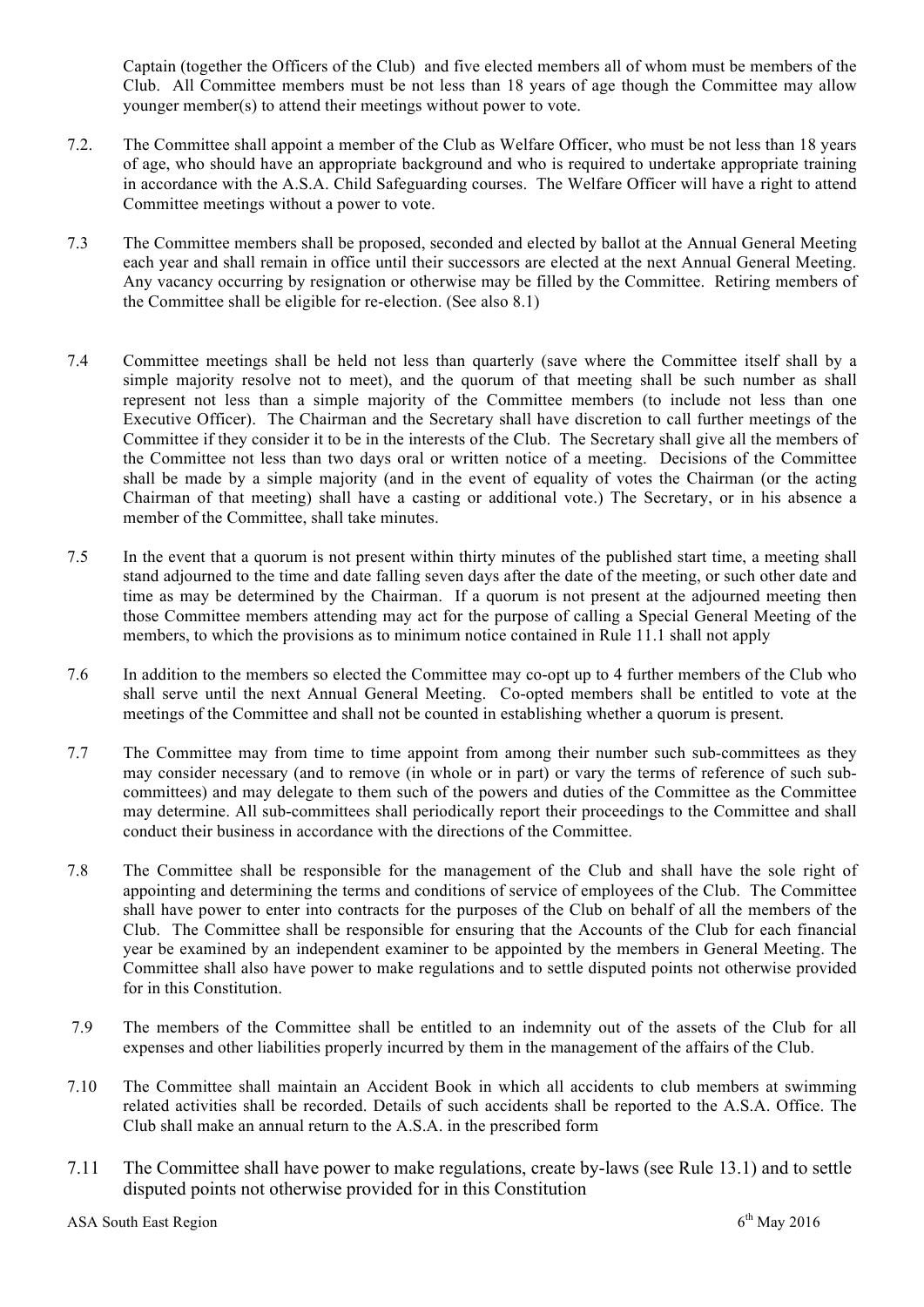## **8 Officers and Honorary Members**

- 8.1 The Executive Officers and Committee of the Club shall be proposed, seconded and elected (by ballot) at the Annual General Meeting and shall hold office until the next Annual General Meeting when they shall retire. Any vacancy occurring by resignation or otherwise may be filled by the Committee. Retiring officers shall be eligible for re-election.
- 8.2 The Annual General Meeting of the Club, if it thinks fit, may elect a President and Vice-Presidents. A President or Vice-President need not be a member of the association and on election shall, *ex officio,* be an honorary member of the Club and must be included in the Club's Annual Return of Members to the  $A.S.A...$
- 8.3 The Committee may elect any person as an honorary member of the Club for such period as it thinks fit and they shall be entitled to all the privileges of membership except that they shall not be entitled to vote at meetings and serve as officers or on the Committee unless any such person shall have retained in addition his ordinary membership of the Club. Such honorary members must be included in the Club's annual return as to membership.

## **9 Annual General Meeting**

- 9.1 The Annual General Meeting of the Club shall be held each year on a date in May or June. The date for the Annual General Meeting shall be fixed by the Committee
- 9.2 The purpose of the Annual General Meeting is to transact the following business:
	- 9.2.1 To receive the Chairman's report of the activities of the Club during the previous year;

9.2.2 To receive and consider the accounts of the Club for the previous year and the report on the accounts of the independent examiner and the Treasurer's report as to the financial position of the Club;

9.2.3 To remove and elect the independent examiner (who must not be a member of the Committee or a member of the family of a member of the Committee) or confirm that he remain in office;

- 9.2.4 To elect the Executive Officers and other members of the Committee;
- 9.2.5 To decide on any resolution which may be duly submitted in accordance with Rule 9.3.
- 9.3 Nominations for election of members to any office or for membership of the Committee shall be made in writing by the proposer and seconder to the Secretary not later than  $10<sup>th</sup>$  April. The nominee shall be required to indicate in writing on the nomination form his willingness to stand for election. Notice of any resolution proposed to be moved at the Annual General Meeting shall be given in writing to the Secretary not later than  $10^{th}$  April.

# **10 Special General Meeting**

10.1 A Special General Meeting may be called at any time by the Committee. A Special General Meeting shall be called by the Secretary within 28 days of receipt by him of a requisition in writing signed by not less than 7 members entitled to attend and vote at a General Meeting or (if greater) such numbers as represents one-tenth in number of such members, stating the purposes for which the meeting is required and the resolutions proposed.

### **11 Procedure at the Annual and Special General Meetings**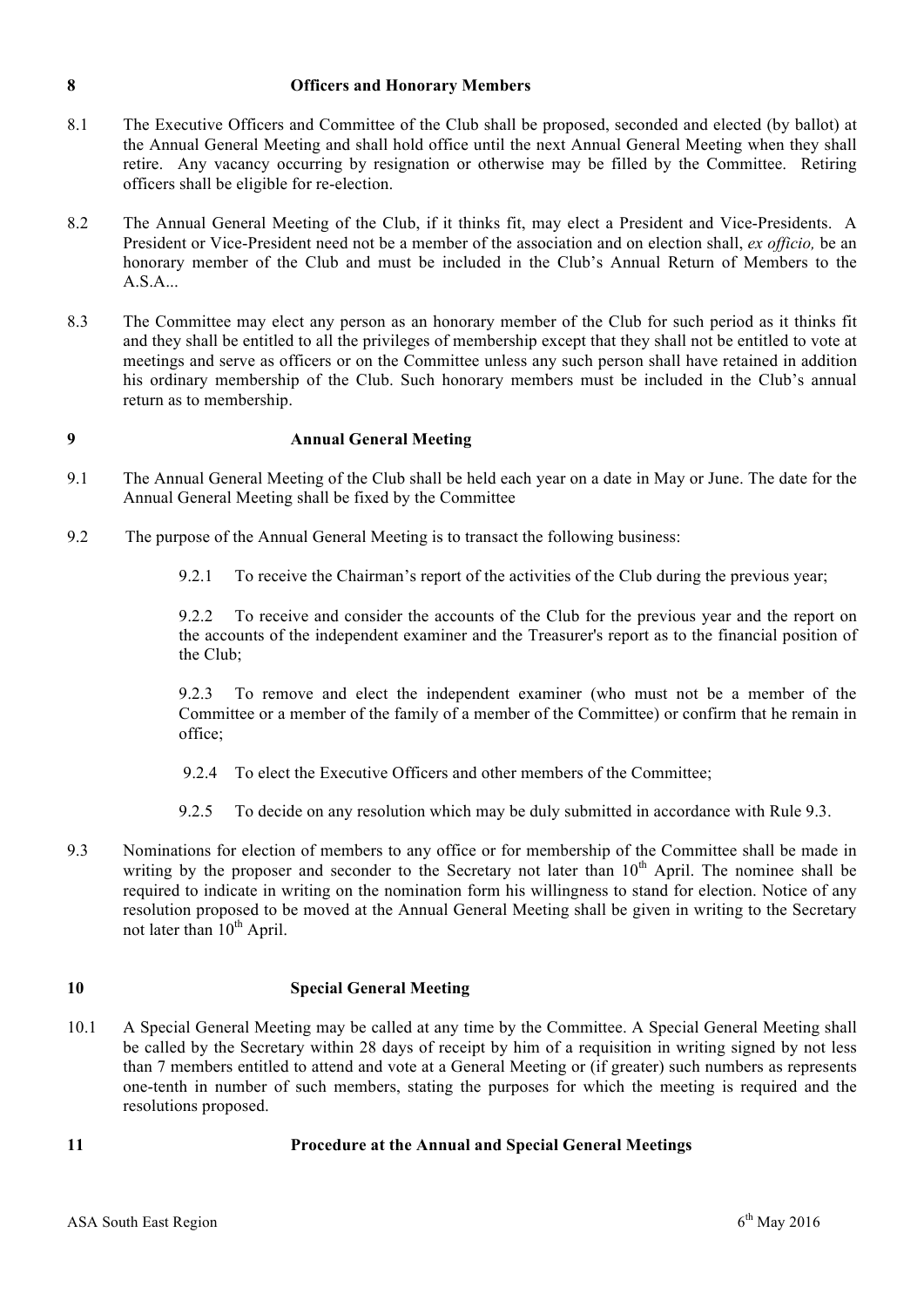- 11.1 The Secretary shall personally be responsible for the handing out or sending to each member at his last known address a written agenda giving notice of the date, time and place of the General Meeting together with the resolutions to be proposed thereat at least 14 days before the meeting and in the case of the Annual General Meeting a list of the nominees for the Committee posts and a copy of the examined accounts. The Secretary may, alternatively, with the agreement of member(s) concerned distribute these materials by e-mail or similar form of communication. The Notice of Meeting shall in addition wherever possible be displayed on the Club Notice Board where one exists.
- 11.2 The quorum for the Annual and Special General Meetings shall be 7 members entitled to attend and vote at the Meeting or (if greater) such number as represents (one-tenth) in number of such members.
- 11.3 The Chairman, or in his absence a member selected by the Committee, shall take the chair. Each member present shall have one vote and resolutions shall be passed by a simple majority. For the procedures for submitting resolutions to be considered at a General Meeting members are referred to Rule 9.3. In the event of an equality of votes the Chairman shall have a casting or additional vote. Only paid up members who have reached their  $16<sup>th</sup>$  birthday shall be entitled to be heard and to vote on all matters. (Members who have not reached their  $16<sup>th</sup>$  birthday shall be entitled to be heard and vote only on those matters determined by the Chairman as matters concerning juniors, such as the election of club captains.)
- 11.4 The Secretary, or in his absence a member of the Committee, shall take minutes at the Annual and Special General Meetings.
- 11.5 The Chairman shall at all General Meetings have unlimited authority upon every question of order and shall be, for the purpose of such meeting, the sole interpreter of the Rules of the Club.

# **12 Alteration of the Rules and other Resolutions**

- 12.1 The rules may be altered by resolution at an Annual or Special General Meeting provided that the resolution is carried by a majority of at least two-thirds of members present and entitled to vote at the General Meeting. No amendment(s) to the rules shall become effective until such amendment(s) shall have been submitted to and validated by such person as is authorised to do so by the County Association/ASA South East Region.
- 12.2 Any member shall be entitled to put any proposal for consideration at any General Meeting provided the proposal in writing shall have been handed to or posted to the Secretary of the Club so as to be received by him not later than 10<sup>th</sup> April in the case of the Annual General Meeting or, in the case of a Special General Meeting, 18 days before the date of the meeting and thereafter the Secretary shall supply a copy of the proposal or resolution to the members in the manner provided in Rule 11.1

### **13 By-Laws**

13.1 The Committee shall have power to make, repeal and amend such by-laws as they may from time to time consider necessary for the well being of the Club which by-laws, repeals and amendments shall have effect until set aside by the Committee or at a General Meeting.

## **14 Finance**

- 14.1 All moneys payable to the Club shall be received by the Treasurer and deposited in a bank account in the name of the Club. No sum above £400 shall be drawn from that account except by cheque signed by two of the three signatories who shall be the Chairman, Secretary, Treasurer and one other Committee member nominated and agreed by the Committee. Any moneys not required for immediate use may be invested as the Committee in its discretion think fit.
- 14.2 The income and property of the Club shall be applied only in furtherance of the objects of the Club and no part thereof shall be paid by way of bonus, dividend or profit to any members of the Club, (save as set out in Rule 17.3.)
- 14.3 The Committee shall have power to authorise the payment of remuneration and expenses to any officer,